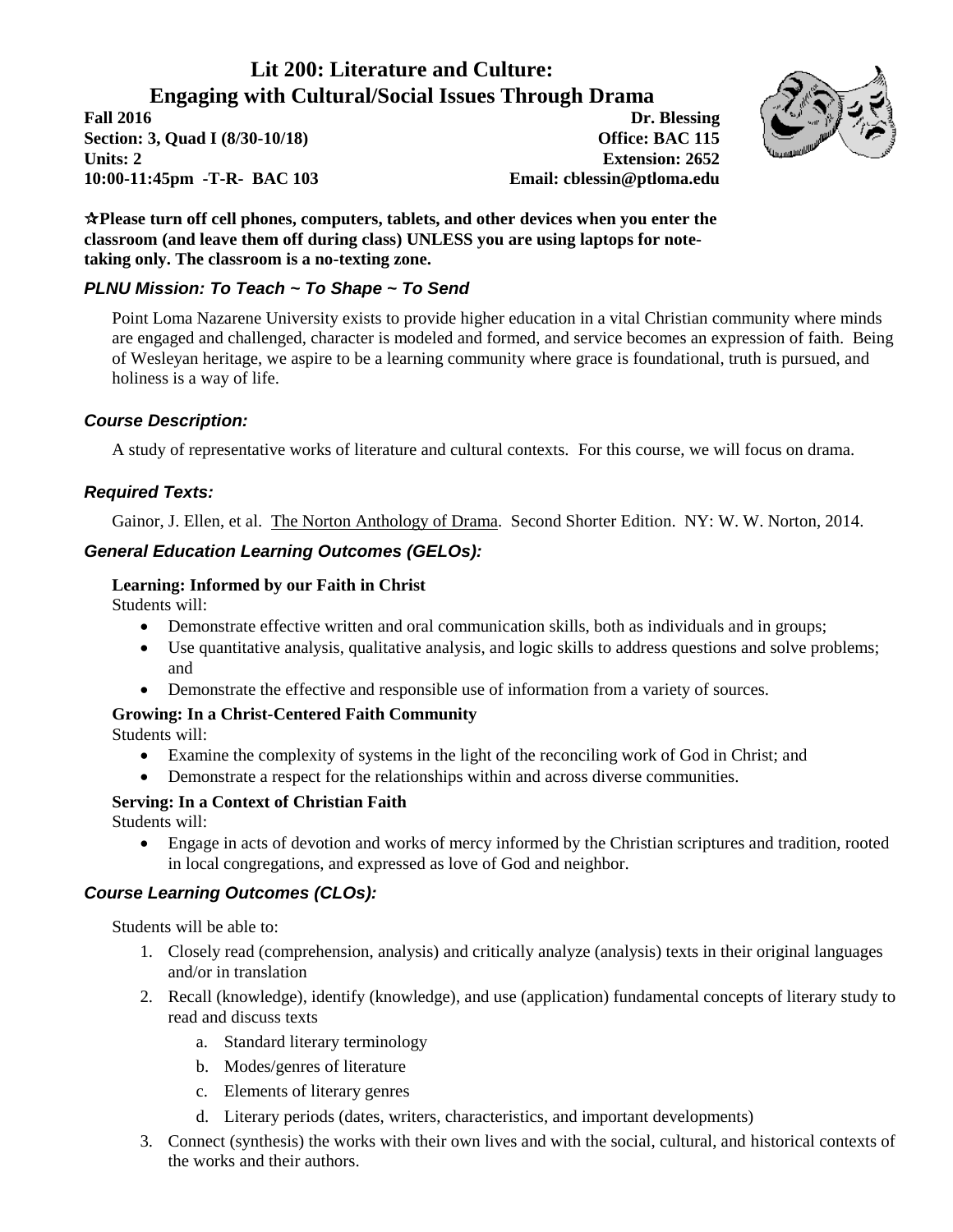#### *Incompletes and Late Assignments:*

All assignments are to be submitted/turned in by the beginning of the class session when they are due—including assignments posted in Canvas. Incompletes will only be assigned in extremely unusual circumstances.

# *Final Examination Policy:*

Successful completion of this class requires taking the final examination **on its scheduled day**. The final examination schedule is posted on the Class Schedules site. No requests for early examinations or alternative days will be approved.

# *PLNU Copyright Policy:*

Point Loma Nazarene University, as a non-profit educational institution, is entitled by law to use materials protected by the US Copyright Act for classroom education. Any use of those materials outside the class may violate the law.

# *PLNU Academic Honesty Policy:*

Students should demonstrate academic honesty by doing original work and by giving appropriate credit to the ideas of others. Academic dishonesty is the act of presenting information, ideas, and/or concepts as one's own when in reality they are the results of another person's creativity and effort. A faculty member who believes a situation involving academic dishonesty has been detected may assign a failing grade for that assignment or examination, or, depending on the seriousness of the offense, for the course. Faculty should follow and students may appeal using the procedure in the university Catalog. See Academic Policies for definitions of kinds of academic dishonesty and for further policy information.

# *PLNU Academic Accommodations Policy:*

If you have a diagnosed disability, please contact PLNU's Disability Resource Center (DRC) within the first two weeks of class to demonstrate need and to register for accommodation by phone at 619-849-2486 or by e-mail at DRC@pointloma.edu. See Disability Resource Center for additional information.

# *PLNU Attendance and Participation Policy:*

Regular and punctual attendance at all classes is considered essential to optimum academic achievement. If the student is absent from more than 10 percent of class meetings, the faculty member can file a written report which may result in de-enrollment. If the absences exceed 20 percent, the student may be de-enrolled without notice until the university drop date or, after that date, receive the appropriate grade for their work and participation. See Academic Policies in the Undergraduate Academic Catalog. As this class is a two-day a quad class with only 14 meetings, missing two classes is over 10 percent of the course, and missing three means you will be dropped.

# *Course Requirements and Grade weight:*

- Reading all assignments ahead of the class periods on which they are listed
- Regular attendance and helpful participation—5%
- Ten Analysis Assignments—see attachment for content and format—15%
- Reading quizzes and in-class group writing work—10%
- Attendance at *Love's Labor's Lost* at the Old Globe on Sept. 6 and one page reflection paper—10%
- One group presentation—live interpretation of a scene from one of the plays on the syllabus--10%
- $\bullet$  One test on dramatic terms—10%-- based on these terms from the Norton website: http://wwnorton.com/college/english/nadrama2p/review\_materials/glossary/welcome.aspx
- One 750-word paper relating the literature to your life (General Education literature requirement)—15%
- One final exam—--25%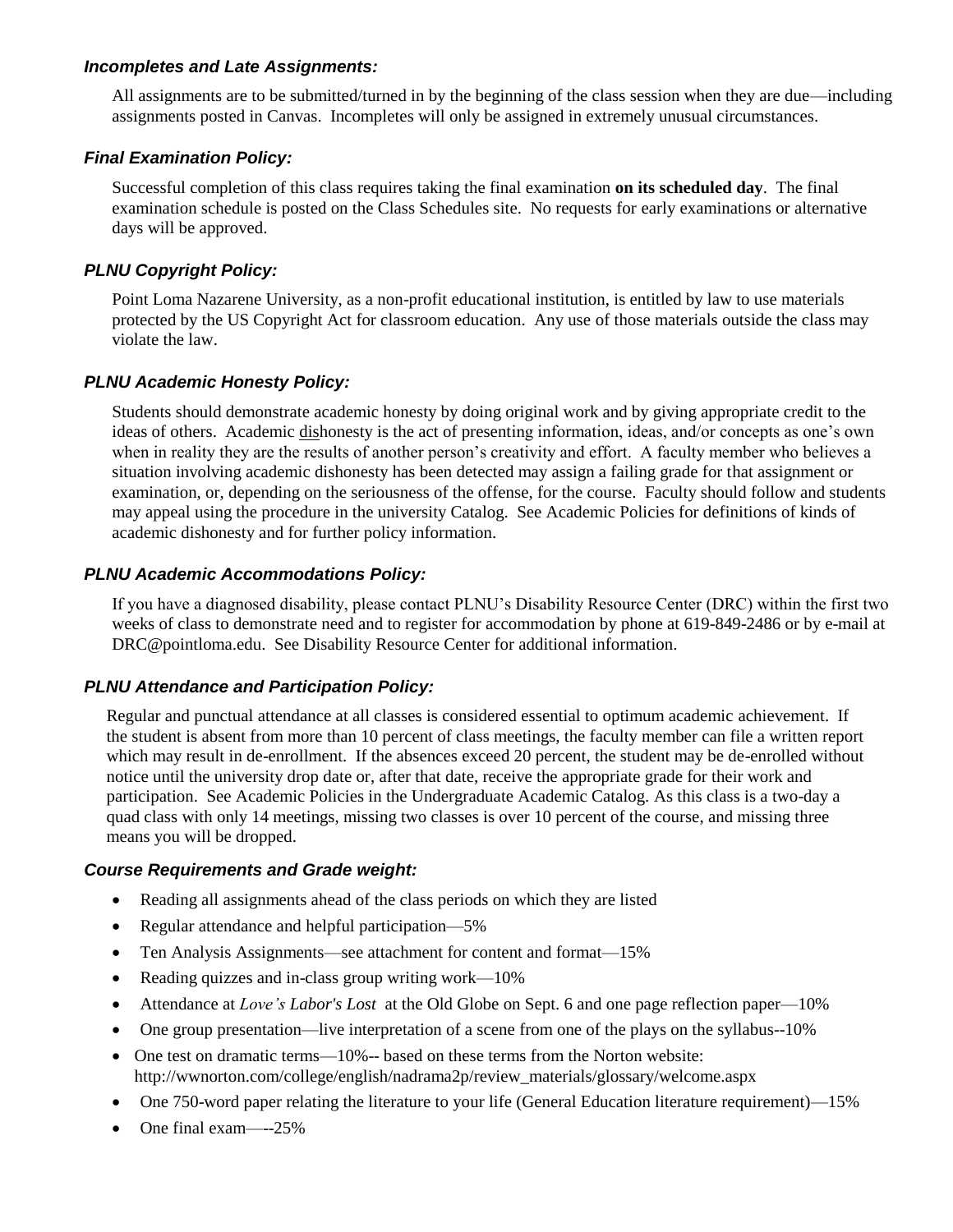*Reading Analysis Assignments*—Turn in one each day on Canvas before class. See the attached sheets for format (these are also on Canvas).

# *Group Presentations*

Drama was written to be performed and experienced live. This assignment is designed to make you an active learner through interpreting, performing, and experiencing the works we are reading.

- There will be eleven groups, four people per group
- Each group will choose one or two scenes from a play (depending upon length) to present to the class
- **Presentations will be 10 minutes long**
- **Presentations will include a brief original introduction to the scene and rationale for the group's interpretation**
- Lines must be memorized or at least written on notecards—no books.
- **Special backdrops/scenery/costumes should be used**
- The groups must practice and polish the performance ahead of time; in short, they must be ready to present their scenes live on the day assigned.
- The group must turn in a page with the list of group members and their roles in the performance, as well as the group's written introduction to the work and rationale for the interpretation of the work.
- **All group members** must be involved, whether as actors, suppliers of props or costumes, adaptor of scripts, narrator (introducer), etc. and list the work they did on the sheet that is handed in
- Grading criteria include:
	- o Originality of interpretation
	- o Clarity of speech
	- o Fluency of language (learn difficult to pronounce words ahead of time)
	- o Originality and appropriateness of costume/props/scenery
	- o Thoroughness of advance preparation
	- o Inclusion of the typed page specified above.

# *Play Attendance*

Tuesday evening, September 6 from 7:00pm to 10:00 pm at The Old Globe Theatre, Balboa Park—*Love's Labor's Lost*

Student Rate is \$20—Please pay me by September 6.

This is in place of class for that day.

Turn in a 250-word response to going to the play, answering the following: How is watching a live play performance different from watching a film? Which actor/actress did you think performed the most strongly and why? What did you enjoy about the play? What did you have trouble understanding about the play? What has your experience been with reading and watching Shakespeare plays?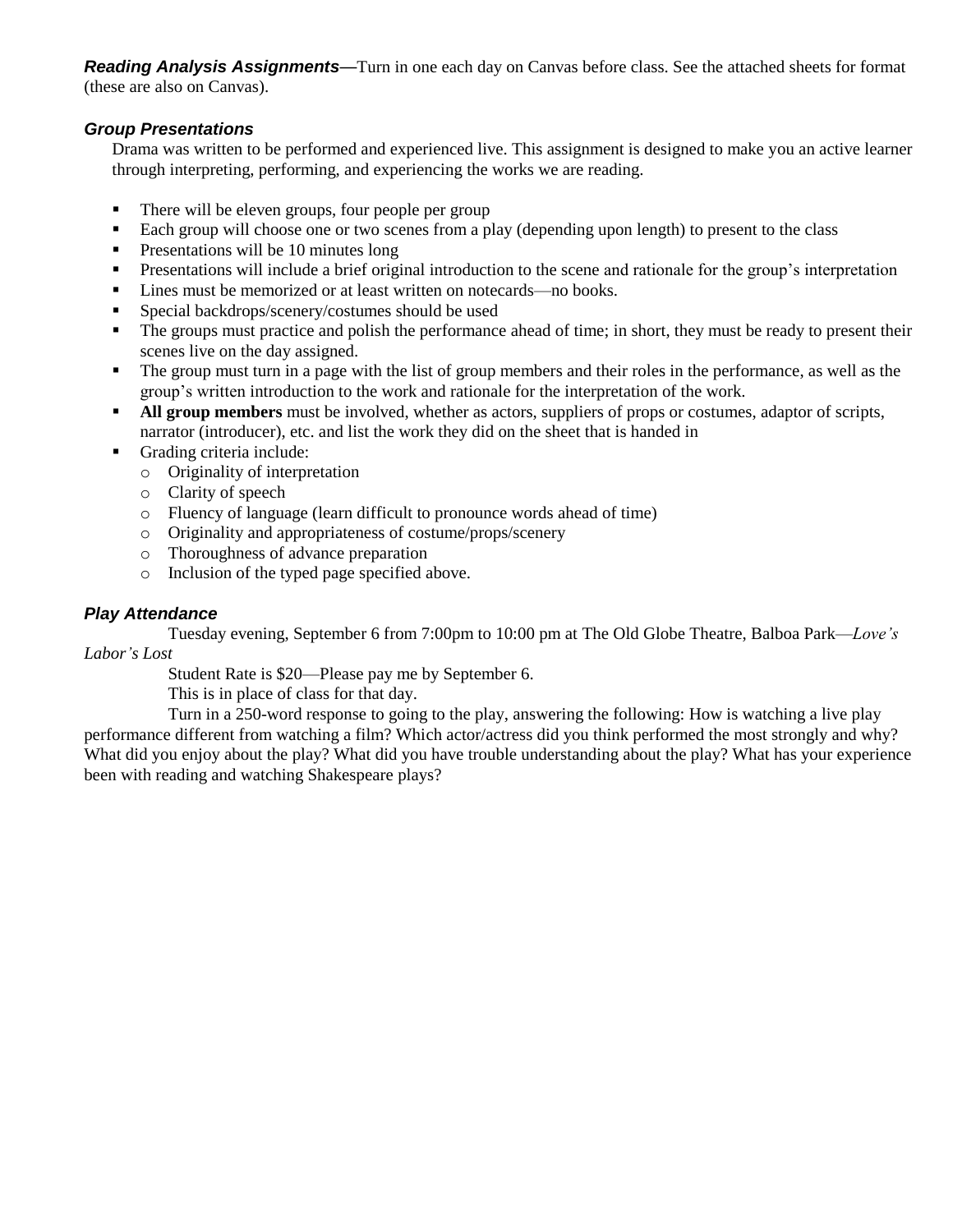LIT200 Drama

Dr. Blessing

**Analysis Work—250-300 words --First Day of Coverage—Fill out this form for each assigned analysis –You may also use the back of this sheet** 

**Your Name and ID#**: **Date**:

**Name of Work: Name of Playwright:** 

**Country/culture of origin:**

**Type of Drama**: **Date Play Was Written**:

**Crisis Point upon from which the play's action proceeds:**

**Your Descriptions of two main characters and the conflicts between them**:

**Important Ideas of the Play/Social Issues Raised:**

**How is the play ended? How are the conflicts resolved, or are they?**

**What would you like to discuss in class regarding the play? What scene was the more interesting and why?**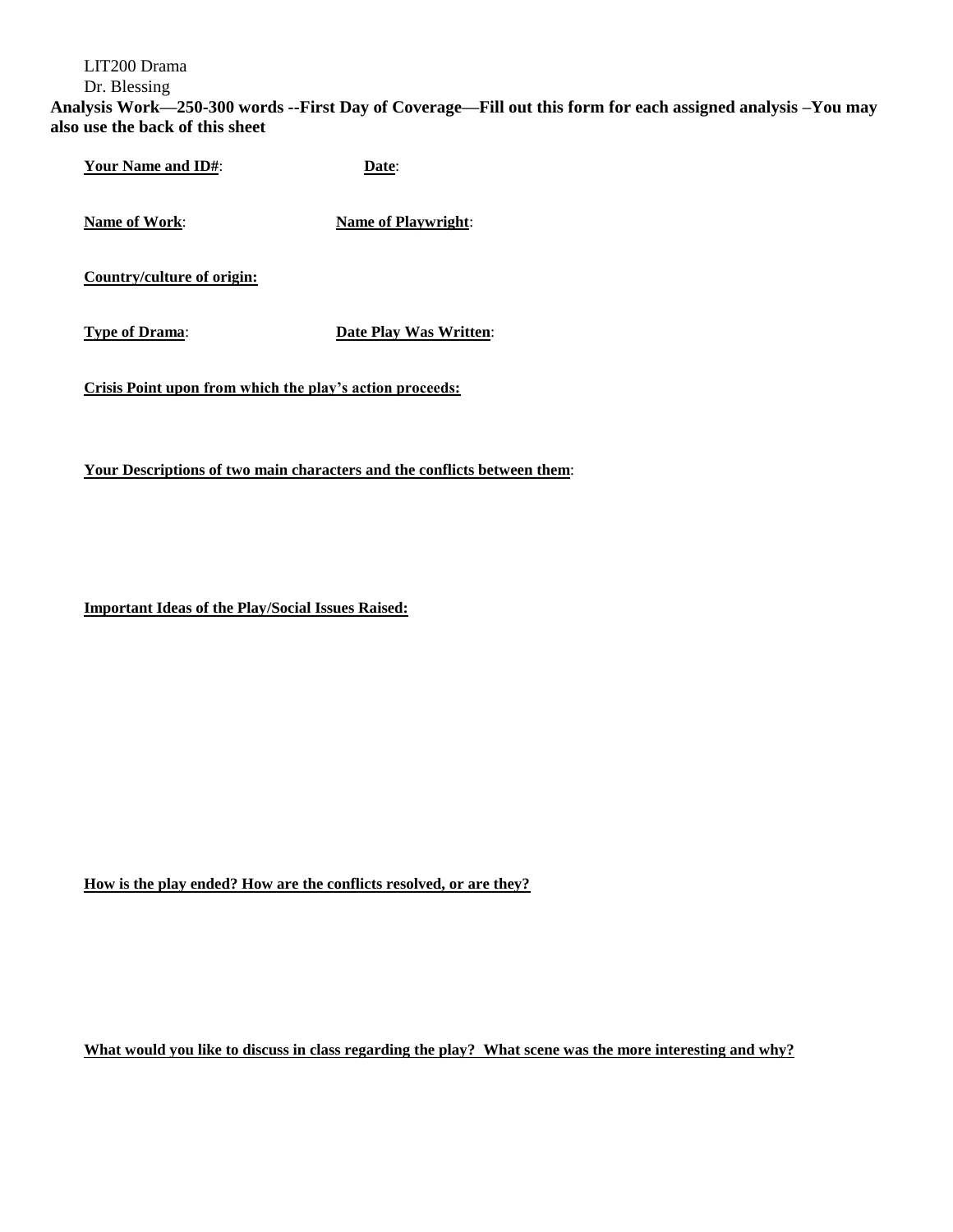**Lit 200 Dr. Blessing Journal Format—250-300 words (Day Two of Play Coverage) Name and ID#**: **Date**:

**Title of Play**:

**How has your view of the work changed because we discussed it in class? What new issues did you notice in the play?**

**What ideas in the play still need to be discussed? Why are these important to discuss?**

**What is your favorite scene in the play and why?**